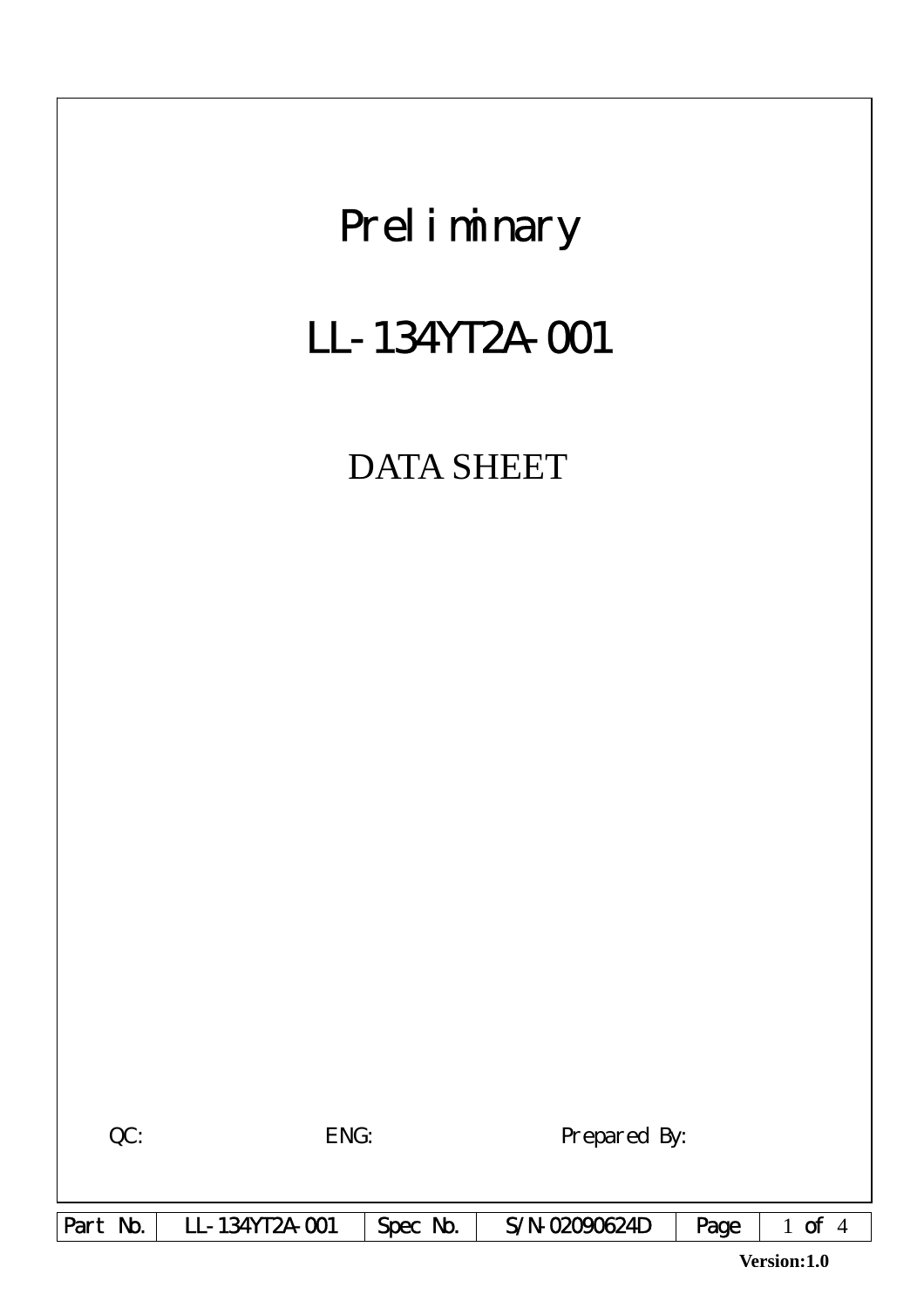## **Features:**

- ♦ 1\* 3mm rectangular package
- ♦ General purpose leads
- ♦ Reliable and rugged

# **Package Dimensions:**



| Part NO.        | Chip Material. | Lens Color         | Source Color |
|-----------------|----------------|--------------------|--------------|
| $LL-134YT2A-00$ | GaAsP          | Yellow Transparent | Yellow       |

#### **Notes:**

- 1. All dimensions are in millimeters (inches).
- 2. Tolerance is ±0.25 mm (.010") unless otherwise noted.
- 3. Protruded resin under flange is 1.0mm(.04") max
- 4. Lead spacing is measured where the leads emerge from the package.
- **5.** Specifications are subject to change without notice.
- **6.** This data-sheet only valid for six months.

|  | Part No.   LL-134YT2A-001 | $\mathcal{L}_1$ Spec No. $\mathcal{L}_2$ | S/N-02090624D   Page 2 of |  |  |
|--|---------------------------|------------------------------------------|---------------------------|--|--|
|--|---------------------------|------------------------------------------|---------------------------|--|--|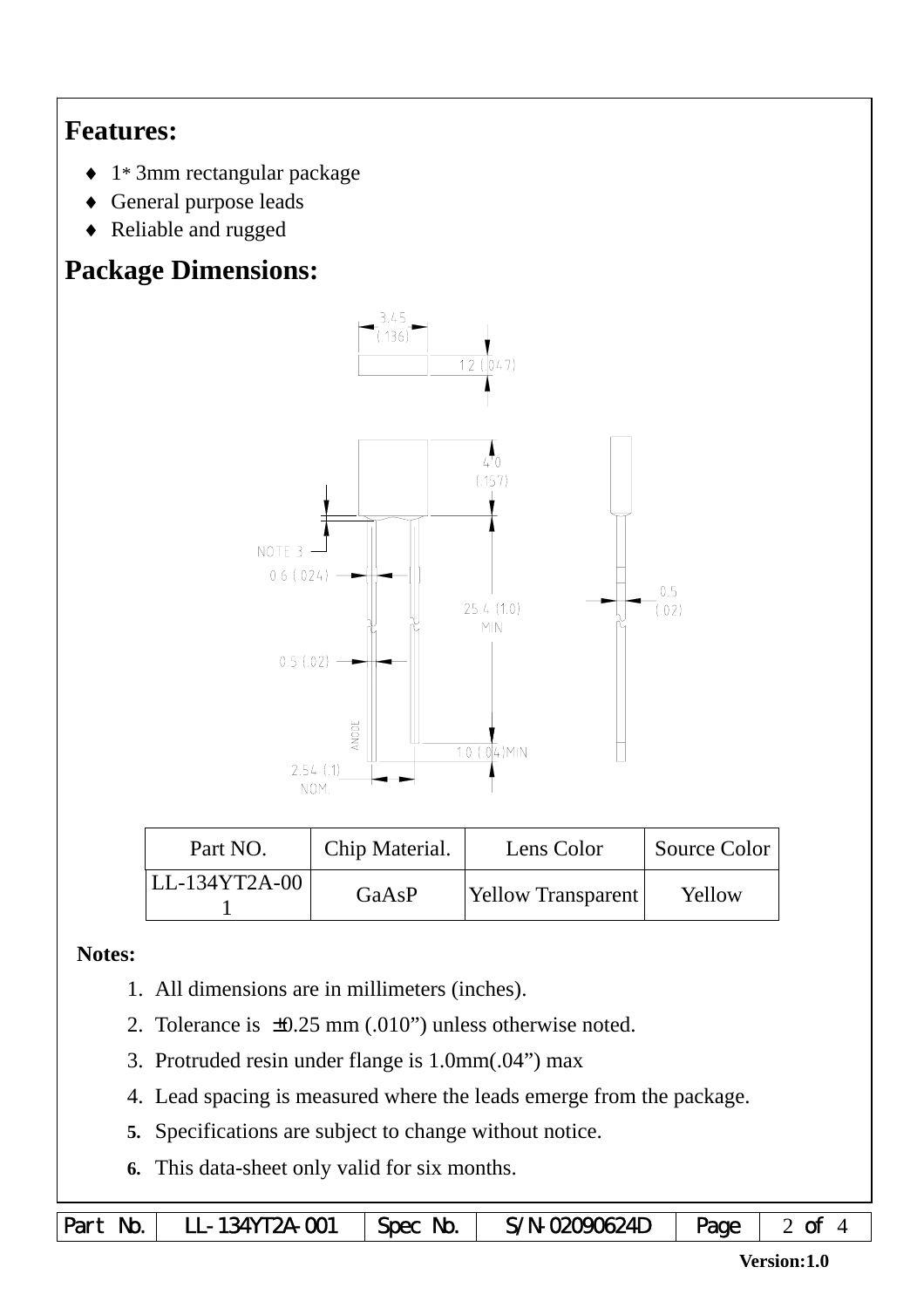#### **Absolute Maximum Ratings at Ta=25**℃

| Parameter                                                                          | MAX.                 | Uni t      |
|------------------------------------------------------------------------------------|----------------------|------------|
| Pover Dissipation                                                                  | 100                  | mW         |
| Peak Forward Current<br>(1/10 Duty Cycle, 0.1ms Pulse Width)                       | 100                  | mA         |
| Continuous Forward Current                                                         | 35                   | mA         |
| Derating Linear From 50                                                            | $Q_{\rm A}$          | $m\lambda$ |
| Reverse Vol tage                                                                   | 5                    | V          |
| Operating Temperature Range                                                        | to $+80$<br>- 40     |            |
| Storage Temperature Range                                                          | - 40<br>to +80       |            |
| Lead Sol dering Temperature<br>$\lceil 4 \text{mm}(.157^{\circ}) \rceil$ From Body | for 5 Seconds<br>260 |            |

### **Electrical Optical Characteristics at Ta=25**℃

| Parameter                | Symbol                    | Mn. | Typ. | Max. | Uni t | Test Condition         |
|--------------------------|---------------------------|-----|------|------|-------|------------------------|
| Luminous Intensity       | $\mathsf{I}_{\mathsf{v}}$ | 3   | 6    | 10   | mcd   | $l_f = 20$ mA (Note 1) |
| Vi ewing Angl e          | $\mathcal{P}$<br>1/2      | 145 | 155  | 165  | Deg   | (Note 2)               |
| Peak Emission Vavelength | $\mathbf{p}$              | 583 | 588  | 593  | nm    | $I_f = 20$ mA          |
| Dominant Wavelength      | d                         | 585 | 590  | 595  | nm    | $l_f = 20$ mA (Note 2) |
| Spectral Line Half-Width |                           | 30  | 35   | 40   | nm    | $I_f = 20$ mA          |
| Forward Voltage          | $V_f$                     | 1.6 | 2.1  | 2.5  | V     | $I_f = 20$ mA          |
| Reverse Current          | I R                       |     |      | 100  | μA    | $V_R = 5V$             |

#### Notes:

- 1.Luminous intensity is measured with a light sensor and filter combination that approximates the CIE eye-response curve.
- 2. 1/2 is the off-axis angle at which the luminous intensity is half the axial luminous intensity.
- 3.The dominant wavelength ( d) is derived from the CIE chromaticity diagram and represents the single wavelength which defines the color of the device.

Part No. | LL-134YT2A-001 | Spec No. | S/N-02090624D | Page | 3 of 4